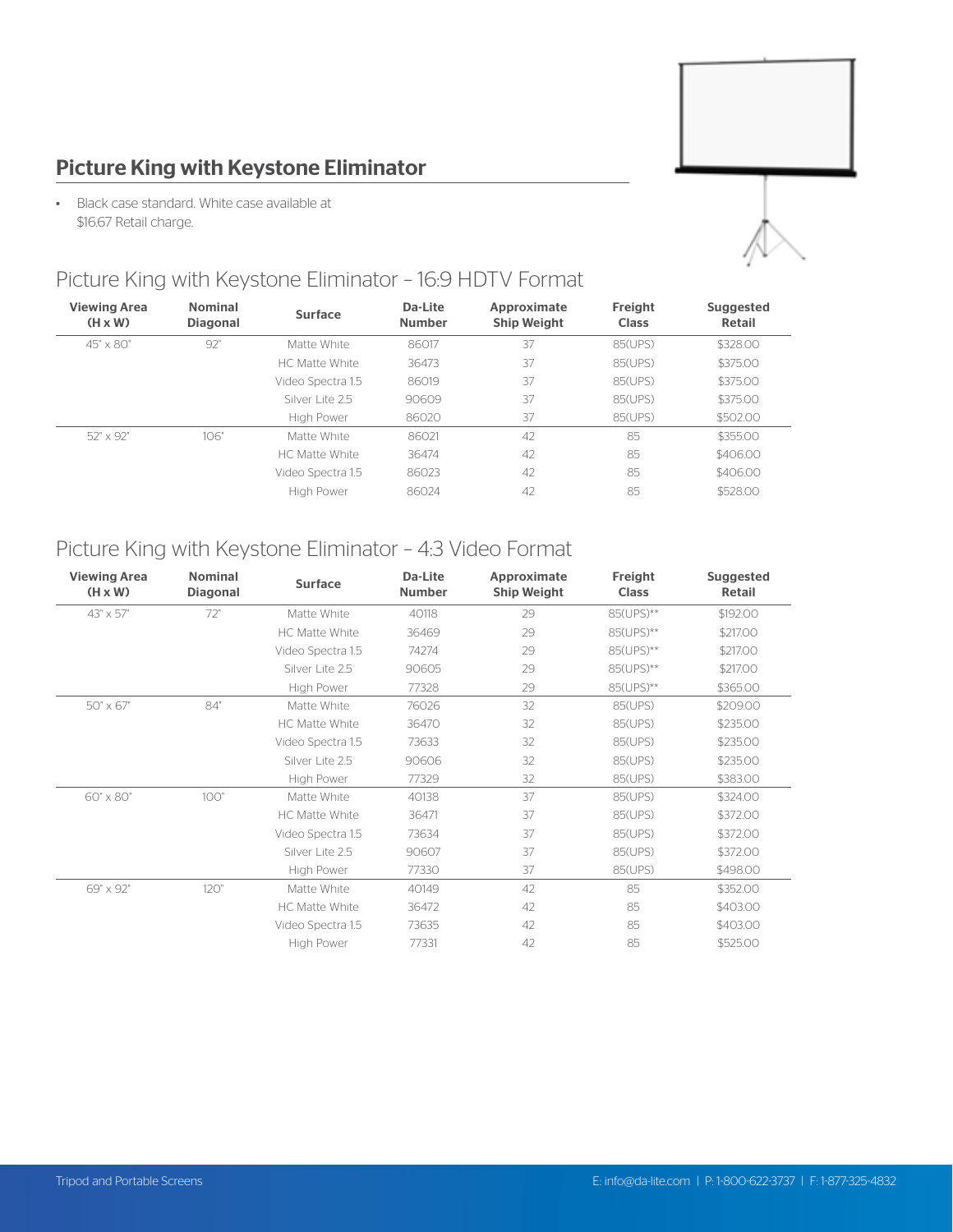### Picture King with Keystone Eliminator – Square Format

| <b>Size</b><br>$(H \times W)$ | <b>Surface</b>        | Da-Lite<br><b>Number</b> | Approximate<br><b>Ship Weight</b> | Freight<br><b>Class</b> | <b>Suggested</b><br><b>Retail</b> |
|-------------------------------|-----------------------|--------------------------|-----------------------------------|-------------------------|-----------------------------------|
| 50" x 50"                     | Matte White           | 40114                    | 27                                | 85(UPS)**               | \$170.00                          |
|                               | HC Matte White        | 36475                    | 27                                | 85(UPS)**               | \$197.00                          |
|                               | Video Spectra 1.5     | 73557                    | 27                                | 85(UPS)**               | \$197.00                          |
|                               | Silver Lite 2.5       | 90599                    | 27                                | 85(UPS)**               | \$197.00                          |
|                               | High Power            | 79949                    | 27                                | 85(UPS)**               | \$344.00                          |
| 60" x 60"                     | Matte White           | 40124                    | 29                                | 85(UPS)**               | \$192.00                          |
|                               | HC Matte White        | 36476                    | 29                                | 85(UPS)**               | \$217.00                          |
|                               | Video Spectra 1.5     | 73558                    | 29                                | 85(UPS)**               | \$217.00                          |
|                               | Silver Lite 2.5       | 90600                    | 29                                | 85(UPS)**               | \$217.00                          |
|                               | High Power            | 77326                    | 29                                | 85(UPS)**               | \$365.00                          |
| 70" x 70"                     | Matte White           | 40131                    | 33                                | 85(UPS)                 | \$209.00                          |
|                               | <b>HC Matte White</b> | 36477                    | 33                                | 85(UPS)                 | \$235.00                          |
|                               | Video Spectra 1.5     | 73559                    | 33                                | 85(UPS)                 | \$235.00                          |
|                               | Silver Lite 2.5       | 90601                    | 33                                | 85(UPS)                 | \$235.00                          |
|                               | High Power            | 77327                    | 33                                | 85(UPS)                 | \$383.00                          |
| 84" x 84"                     | Matte White           | 40141                    | 39                                | 85(UPS)                 | \$324.00                          |
|                               | HC Matte White        | 36478                    | 39                                | 85(UPS)                 | \$386.00                          |
|                               | Video Spectra 1.5     | 30657                    | 39                                | 85(UPS)                 | \$386.00                          |
|                               | Silver Lite 2.5       | 90602                    | 39                                | 85(UPS)                 | \$386.00                          |
|                               | High Power            | 85418                    | 39                                | 85(UPS)                 | \$498.00                          |
| 96" x 96"                     | Matte White           | 40151                    | 43                                | 85                      | \$403.00                          |
|                               | HC Matte White        | 36480                    | 43                                | 85                      | \$482.00                          |
|                               | Video Spectra 1.5     | 30658                    | 43                                | 85                      | \$482.00                          |
|                               | High Power            | 85419                    | 43                                | 85                      | \$576.00                          |



## Carpeted Picture King with Keystone Eliminator

# Carpeted Picture King with Keystone Eliminator – 16:9 HDTV Format

| <b>Viewing Area</b><br>$(H \times W)$ | <b>Nominal</b><br><b>Diagonal</b> | <b>Carpeted Case</b><br>Color | <b>Surface</b>    | Da-Lite<br><b>Number</b> | Approximate<br><b>Ship Weight</b> | Freight<br><b>Class</b> | Suggested<br>Retail |
|---------------------------------------|-----------------------------------|-------------------------------|-------------------|--------------------------|-----------------------------------|-------------------------|---------------------|
| $45" \times 80"$                      | 92"                               | Grav                          | Matte White       | 87062                    | 39                                | 85(UPS)                 | \$400.00            |
|                                       |                                   |                               | High Power        | 87065                    | 39                                | 85(UPS)                 | \$573.00            |
|                                       |                                   | Black                         | Matte White       | 93886                    | 39                                | 85(UPS)                 | \$400.00            |
|                                       |                                   |                               | High Power        | 93887                    | 39                                | 85(UPS)                 | \$573.00            |
| 52" x 92"                             | 106"                              | Grav                          | Matte White       | 87066                    | 42                                | 85                      | \$439.00            |
|                                       |                                   |                               | High Power        | 87069                    | 42                                | 85                      | \$612.00            |
|                                       |                                   | Black                         | Matte White       | 93888                    | 42                                | 85                      | \$439.00            |
|                                       |                                   |                               | <b>High Power</b> | 93889                    | 42                                | 85                      | \$612.00            |